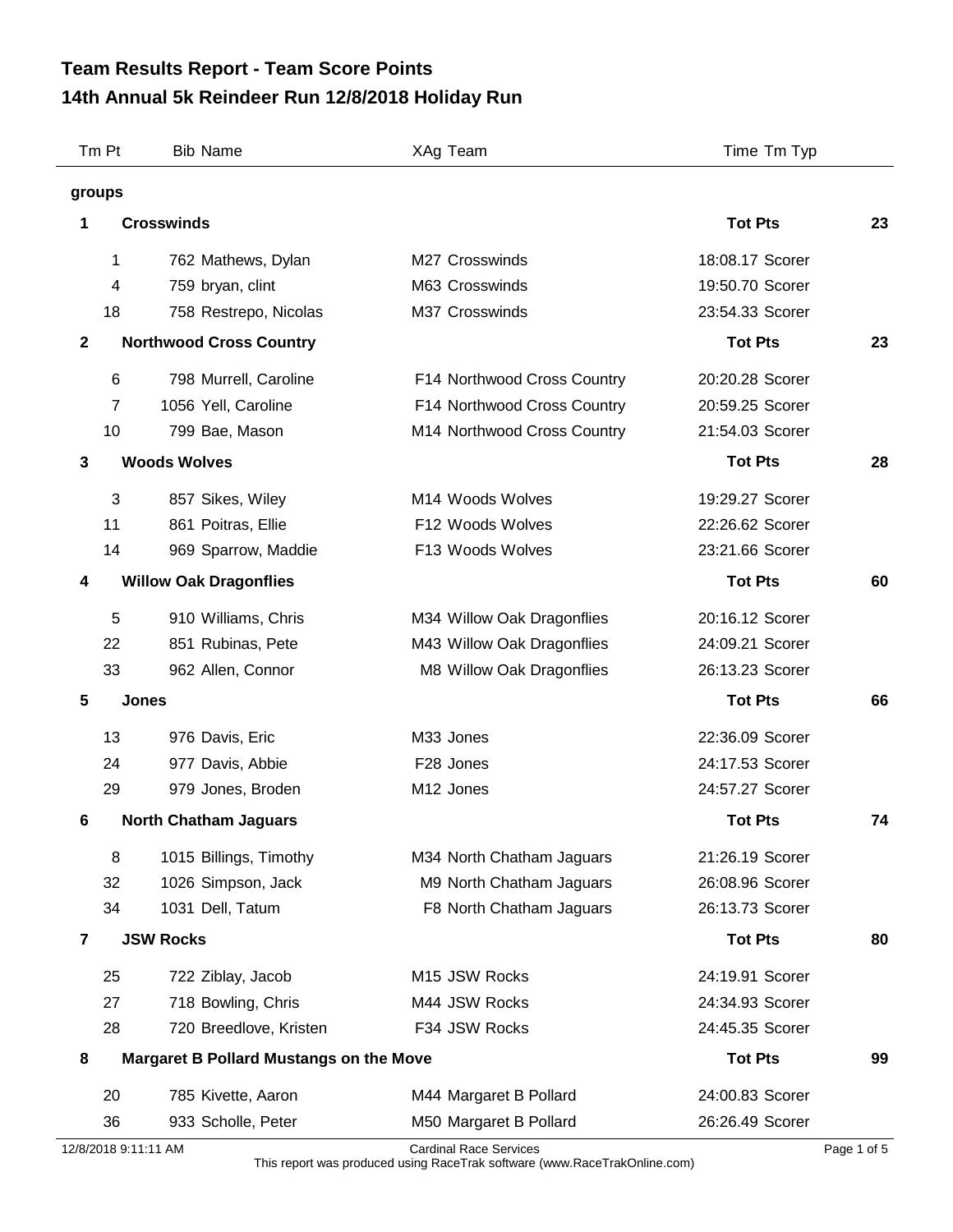| Tm Pt | <b>Bib Name</b>                 | XAg Team                     | Time Tm Typ     |     |
|-------|---------------------------------|------------------------------|-----------------|-----|
| 43    | 931 Glass-Steel, Christine      | F44 Margaret B Pollard       | 27:34.92 Scorer |     |
| 9     | <b>Happy Hour</b>               |                              | <b>Tot Pts</b>  | 103 |
| 26    | 715 Spotz, lan                  | M44 Happy Hour               | 24:25.44 Scorer |     |
| 37    | 772 Bae, Brooks                 | M11 Happy Hour               | 26:27.29 Scorer |     |
| 40    | 774 Fisher, Christian           | M46 Happy Hour               | 27:00.91 Scorer |     |
| 10    | Get 'er Run                     |                              | <b>Tot Pts</b>  | 107 |
| 15    | 916 Cook, Jeff                  | M39 Get 'er Run              | 23:29.75 Scorer |     |
| 19    | 915 COOK, JACLYN                | F36 Get 'er Run              | 23:58.44 Scorer |     |
| 73    | 866 Griffin, Jackie             | F62 Get 'er Run              | 34:01.70 Scorer |     |
| 11    | <b>Running Rams</b>             |                              | <b>Tot Pts</b>  | 107 |
| 21    | 896 Priddle, Cabot              | M13 Running Rams             | 24:04.66 Scorer |     |
| 42    | 891 Morgan, Alejandro           | M11 Running Rams             | 27:26.11 Scorer |     |
| 44    | 894 Thornton, Buck              | M13 Running Rams             | 27:38.68 Scorer |     |
| 12    | <b>PES Panda Pacers</b>         |                              | <b>Tot Pts</b>  | 131 |
| 9     | 815 Patterson, Ashley           | F35 PES Panda Pacers         | 21:37.30 Scorer |     |
| 55    | 803 savage, asher               | M9 PES Panda Pacers          | 29:14.18 Scorer |     |
| 67    | 816 Becker, Owen                | M9 PES Panda Pacers          | 31:50.20 Scorer |     |
| 13    | <b>Snow Angels</b>              |                              | <b>Tot Pts</b>  | 136 |
| 30    | 835 O'Neil, Aidan               | M7 Snow Angels               | 25:32.84 Scorer |     |
| 31    | 834 O'Neil, Patrick             | M39 Snow Angels              | 25:45.47 Scorer |     |
| 75    | 833 Difino, Gina                | F39 Snow Angels              | 34:26.62 Scorer |     |
| 14    | <b>Red Nose Runners</b>         |                              | <b>Tot Pts</b>  | 140 |
| 39    | 955 Cuicchi, Will               | M12 Red Nose Runners         | 26:32.59 Scorer |     |
| 50    | 957 Cuicchi, Frank              | M43 Red Nose Runners         | 28:42.42 Scorer |     |
| 51    | 956 Cuicchi, Paul               | M8 Red Nose Runners          | 28:42.55 Scorer |     |
| 15    | <b>Bold Construction</b>        |                              | <b>Tot Pts</b>  | 141 |
| 12    | 971 Ehrenfeld, Chris            | M42 Bold Construction        | 22:35.75 Scorer |     |
| 35    | 972 Dell, Jason                 | M42 Bold Construction        | 26:13.93 Scorer |     |
| 94    | 970 Ehrenfeld, Jana             | F36 Bold Construction        | 45:33.55 Scorer |     |
| 16    | <b>Chatham Rehab Reindeer s</b> |                              | <b>Tot Pts</b>  | 141 |
| 46    | 1051 Ferraro, Sandra            | F29 Chatham Rehab Reindeer s | 28:10.93 Scorer |     |
| 47    | 914 Morrissette, Marie          | F27 Chatham Rehab Reindeer s | 28:10.98 Scorer |     |
| 48    | 1036 Ford, Cathleen             | F32 Chatham Rehab Reindeer s | 28:10.99 Scorer |     |
| 17    | <b>Grace Hill Church</b>        |                              | <b>Tot Pts</b>  | 152 |
| 23    | 867 Williams, Anthony           | M40 Grace Hill Church        | 24:11.13 Scorer |     |

12/8/2018 9:11:12 AM Cardinal Race Services Page 2 of 5

This report was produced using RaceTrak software (www.RaceTrakOnline.com)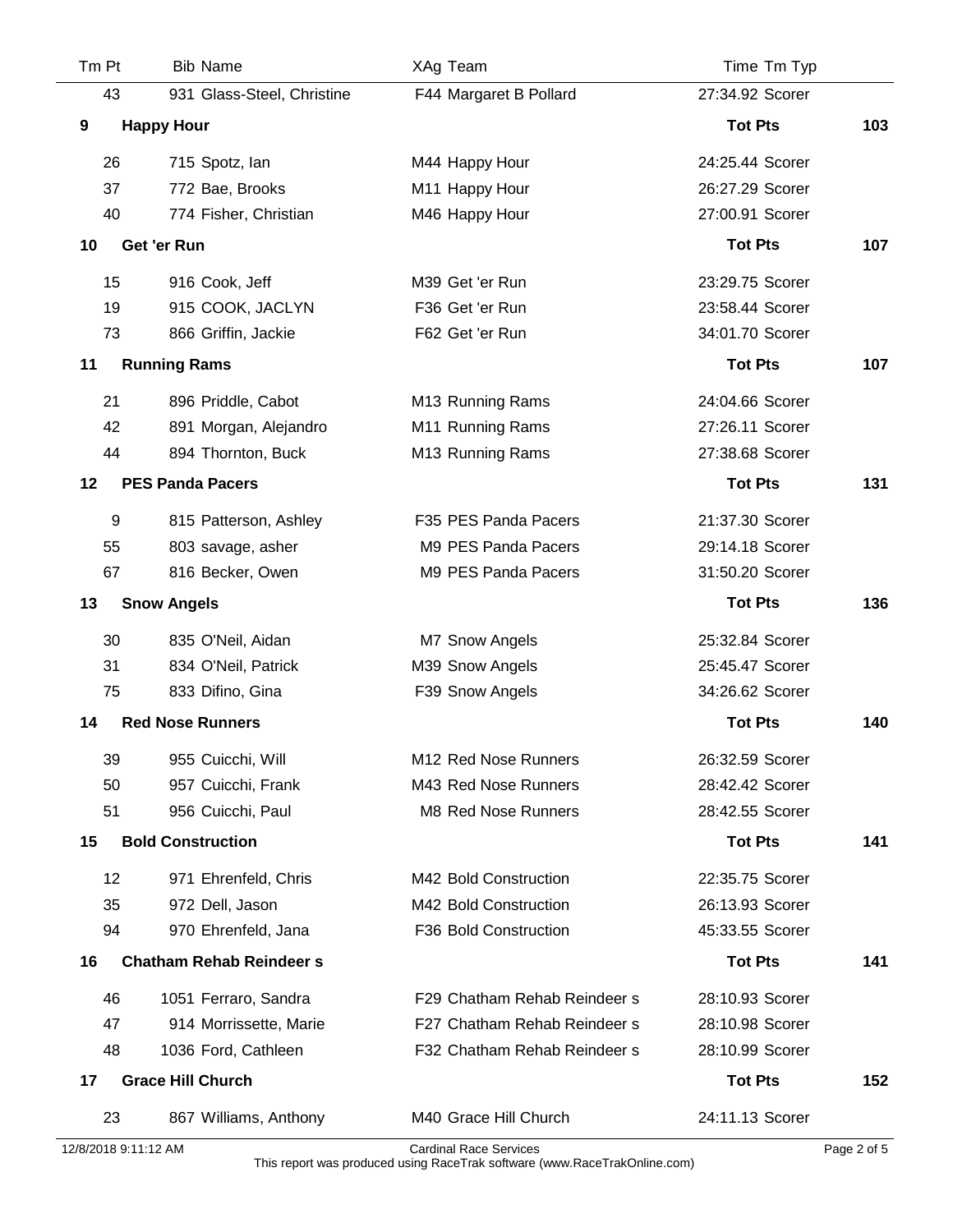| Tm Pt          | <b>Bib Name</b>                        | XAg Team                     | Time Tm Typ     |     |
|----------------|----------------------------------------|------------------------------|-----------------|-----|
| 64             | 881 Andrews, Anna Grey                 | F30 Grace Hill Church        | 31:18.76 Scorer |     |
| 65             | 882 Andrews, Spencer                   | M30 Grace Hill Church        | 31:19.10 Scorer |     |
| 18             | <b>Friends of Ben</b>                  |                              | <b>Tot Pts</b>  | 159 |
| 17             | 766 Waudby, Burke                      | M15 Friends of Ben           | 23:42.59 Scorer |     |
| 59             | 765 Waudby, Michael                    | M45 Friends of Ben           | 30:28.23 Scorer |     |
| 83             | 764 Waudby, Lindsey                    | F42 Friends of Ben           | 37:33.62 Scorer |     |
| 19             | The Tortoise and the Harrises          |                              | <b>Tot Pts</b>  | 161 |
| 16             | 840 Harris, Alex                       | M28 The Tortoise and the     | 23:33.94 Scorer |     |
| 45             | 838 Harris, David                      | M59 The Tortoise and the     | 28:03.39 Scorer |     |
| 100            | 1067 Wolfe, Cheryl                     | F61 The Tortoise and the     | 49:20.69 Scorer |     |
| 20             | <b>Pfizer Bunsen Burners</b>           |                              | <b>Tot Pts</b>  | 162 |
| $\overline{2}$ | 946 Falcinelli, Matthew                | M18 Pfizer Bunsen Burners    | 18:21.26 Scorer |     |
| 72             | 703 Picard, Brian                      | M41 Pfizer Bunsen Burners    | 33:15.96 Scorer |     |
| 88             | 1050 Sokolova, Anastasiya              | F31 Pfizer Bunsen Burners    | 41:24.10 Scorer |     |
| 21             | <b>Holly Berries</b>                   |                              | <b>Tot Pts</b>  | 170 |
| 52             | 926 Nash, Jessica                      | F17 Holly Berries            | 28:51.89 Scorer |     |
| 57             | 776 Sessoms, Sarah                     | F17 Holly Berries            | 30:02.67 Scorer |     |
| 61             | 927 Nash, Olivia                       | F13 Holly Berries            | 30:40.48 Scorer |     |
| 22             | <b>Primrose School at Briar Chapel</b> |                              | <b>Tot Pts</b>  | 191 |
| 53             | 951 Dilworth, Andrew                   | M44 Primrose School at Briar | 29:00.42 Scorer |     |
| 54             | 947 Dowdy, Layla                       | F35 Primrose School at Briar | 29:00.80 Scorer |     |
| 84             | 952 Dilworth, Brooke                   | F5 Primrose School at Briar  | 38:09.06 Scorer |     |
| 23             | <b>Silk Hope Eagles</b>                |                              | <b>Tot Pts</b>  | 192 |
| 49             | 831 Gunter, Austin                     | M17 Silk Hope Eagles         | 28:35.95 Scorer |     |
| 63             | 829 Walters, Luke                      | M13 Silk Hope Eagles         | 30:53.04 Scorer |     |
| 80             | 875 Brick, Sam                         | M39 Silk Hope Eagles         | 36:27.82 Scorer |     |
| 24             | <b>Mistletoe Millers</b>               |                              | <b>Tot Pts</b>  | 193 |
| 38             | 982 Miller, Hayden                     | M14 Mistletoe Millers        | 26:27.40 Scorer |     |
| 68             | 984 Miller, Clinton                    | M42 Mistletoe Millers        | 32:02.03 Scorer |     |
| 87             | 983 Miller, Grace                      | F16 Mistletoe Millers        | 40:50.01 Scorer |     |
| 25             | <b>Mount Olive Mama's and Papa's</b>   |                              | <b>Tot Pts</b>  | 196 |
| 60             | 787 Godfrey, Joe                       | M54 Mount Olive Mama's and   | 30:40.32 Scorer |     |
| 62             | 912 Zachary, Kristina                  | F37 Mount Olive Mama's and   | 30:40.78 Scorer |     |
| 74             | 788 Jones, Suzanne                     | F44 Mount Olive Mama's and   | 34:03.05 Scorer |     |
| 26             | <b>HRCA Archers</b>                    |                              | <b>Tot Pts</b>  | 198 |

 $\sim$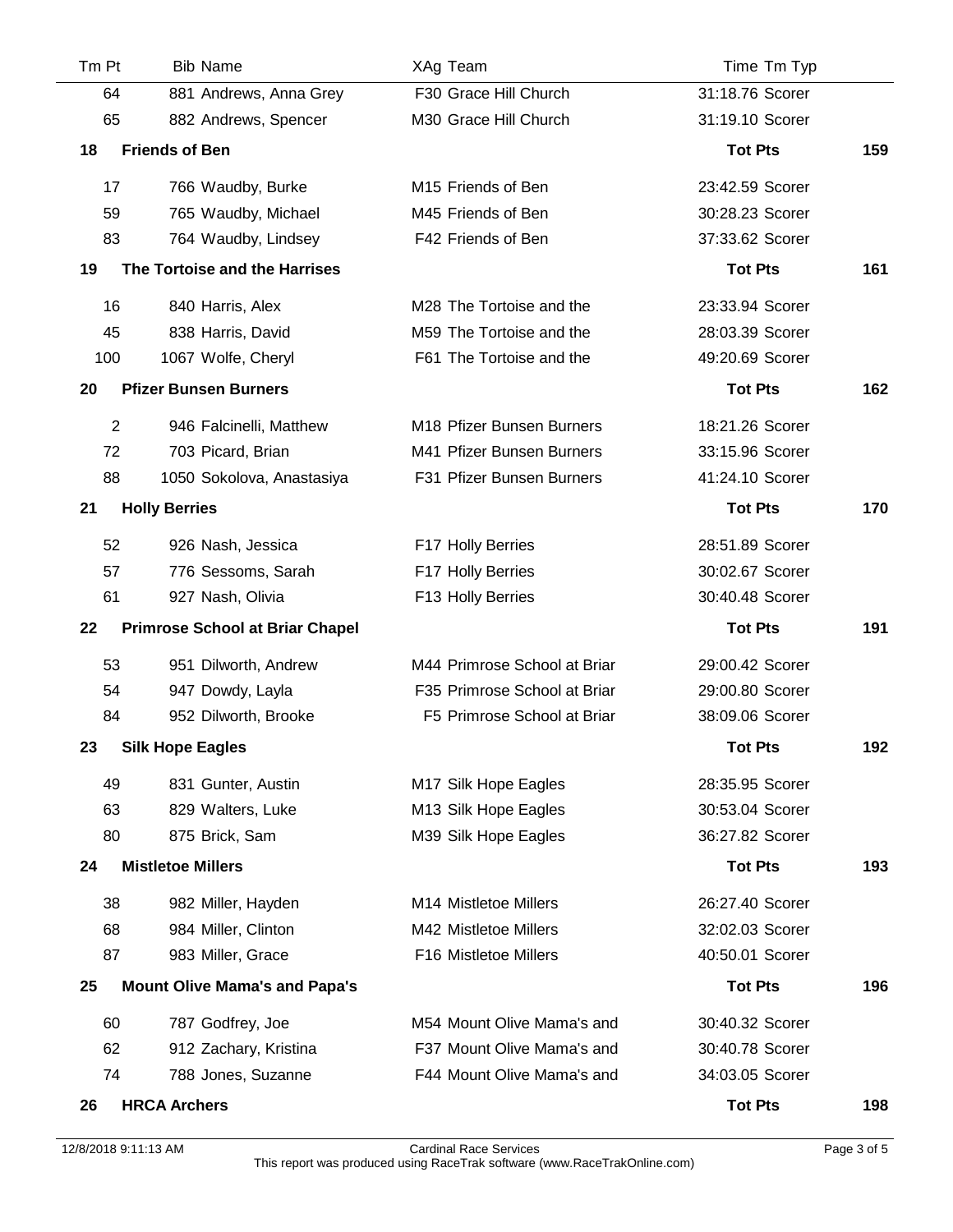|    | Tm Pt      | <b>Bib Name</b>                        | XAg Team                    | Time Tm Typ     |     |
|----|------------|----------------------------------------|-----------------------------|-----------------|-----|
|    | 58         | 884 Powers, Owen                       | M11 HRCA Archers            | 30:26.80 Scorer |     |
|    | 69         | 885 Powers, Darby                      | F9 HRCA Archers             | 32:11.70 Scorer |     |
|    | 71         | 779 butler, kelly                      | f46 HRCA Archers            | 33:02.13 Scorer |     |
| 27 |            | Greiner's                              |                             | <b>Tot Pts</b>  | 212 |
|    | 56         | 770 Greiner, John                      | M58 Greiner's               | 30:02.20 Scorer |     |
|    | 70         | 769 Greiner, Janice                    | F59 Greiner's               | 32:21.53 Scorer |     |
|    | 86         | 767 Greiner, Kristin                   | F36 Greiner's               | 40:35.64 Scorer |     |
| 28 |            | <b>Team J&amp;H Supply</b>             |                             | <b>Tot Pts</b>  | 229 |
|    | 66         | 909 Huang, Jye                         | M22 Team J&H Supply         | 31:38.15 Scorer |     |
|    | 81         | 907 Enoch, Josh                        | M37 Team J&H Supply         | 36:31.98 Scorer |     |
|    | 82         | 908 Swanick, Shane                     | M27 Team J&H Supply         | 36:32.19 Scorer |     |
| 29 |            | <b>Houser</b>                          |                             | <b>Tot Pts</b>  | 234 |
|    | 77         | 928 Houser, Emma                       | F22 Houser                  | 35:40.63 Scorer |     |
|    | 78         | 929 Houser, Caroline                   | F22 Houser                  | 35:40.82 Scorer |     |
|    | 79         | 930 Houser, Marion                     | F51 Houser                  | 35:52.63 Scorer |     |
| 30 |            | <b>CFIDentistry</b>                    |                             | <b>Tot Pts</b>  | 244 |
|    | 41         | 751 Barbaro, Colin                     | M31 CFIDentistry            | 27:18.94 Scorer |     |
|    | 101        | 749 Carreno, Laura                     | F34 CFIDentistry            | 56:08.77 Scorer |     |
|    | 102        | 753 Brooks, Amy                        | F44 CFIDentistry            | 56:10.79 Scorer |     |
| 31 |            | <b>Super Calves</b>                    |                             | <b>Tot Pts</b>  | 255 |
|    | 76         | 1066 Rhodes, Carolyn                   | F41 Super Calves            | 35:18.01 Scorer |     |
|    | 89         | 836 Murray Rowe, Arius                 | F27 Super Calves            | 41:28.03 Scorer |     |
|    | 90         | 837 Rowe, Darius                       | M28 Super Calves            | 41:28.10 Scorer |     |
| 32 |            | <b>Scuzzies 4 life</b>                 |                             | <b>Tot Pts</b>  | 276 |
|    | 91         | 826 Schouten, Laura                    | F35 Scuzzies 4 life         | 43:07.00 Scorer |     |
|    | 92         | 827 Schouten, Tessa                    | F10 Scuzzies 4 life         | 43:09.28 Scorer |     |
|    | 93         | 709 Schouten, Hyldee                   | F9 Scuzzies 4 life          | 44:08.10 Scorer |     |
| 33 |            | <b>Brown's Chapel Bouncing Bumbles</b> |                             | <b>Tot Pts</b>  | 278 |
|    | 85         | 742 King, Nikki                        | F28 Brown's Chapel Bouncing | 40:25.35 Scorer |     |
|    | 96         | 744 Shachtman, Laura                   | F24 Brown's Chapel Bouncing | 48:50.46 Scorer |     |
|    | 97         | 745 Edwards, McKensie                  | F24 Brown's Chapel Bouncing | 48:51.80 Scorer |     |
| 34 | <b>CCS</b> |                                        |                             | <b>Tot Pts</b>  | 292 |
|    | 95         | 865 Little, Carrie                     | F46 CCS                     | 46:12.71 Scorer |     |
|    | 98         | 863 Fowler, Tracy                      | F47 CCS                     | 48:54.69 Scorer |     |
|    | 99         | 864 Brick, Michelle                    | F41 CCS                     | 48:58.31 Scorer |     |
|    |            |                                        |                             |                 |     |

 $\mathcal{L}$ 

12/8/2018 9:11:14 AM Cardinal Race Services Page 4 of 5 This report was produced using RaceTrak software (www.RaceTrakOnline.com)